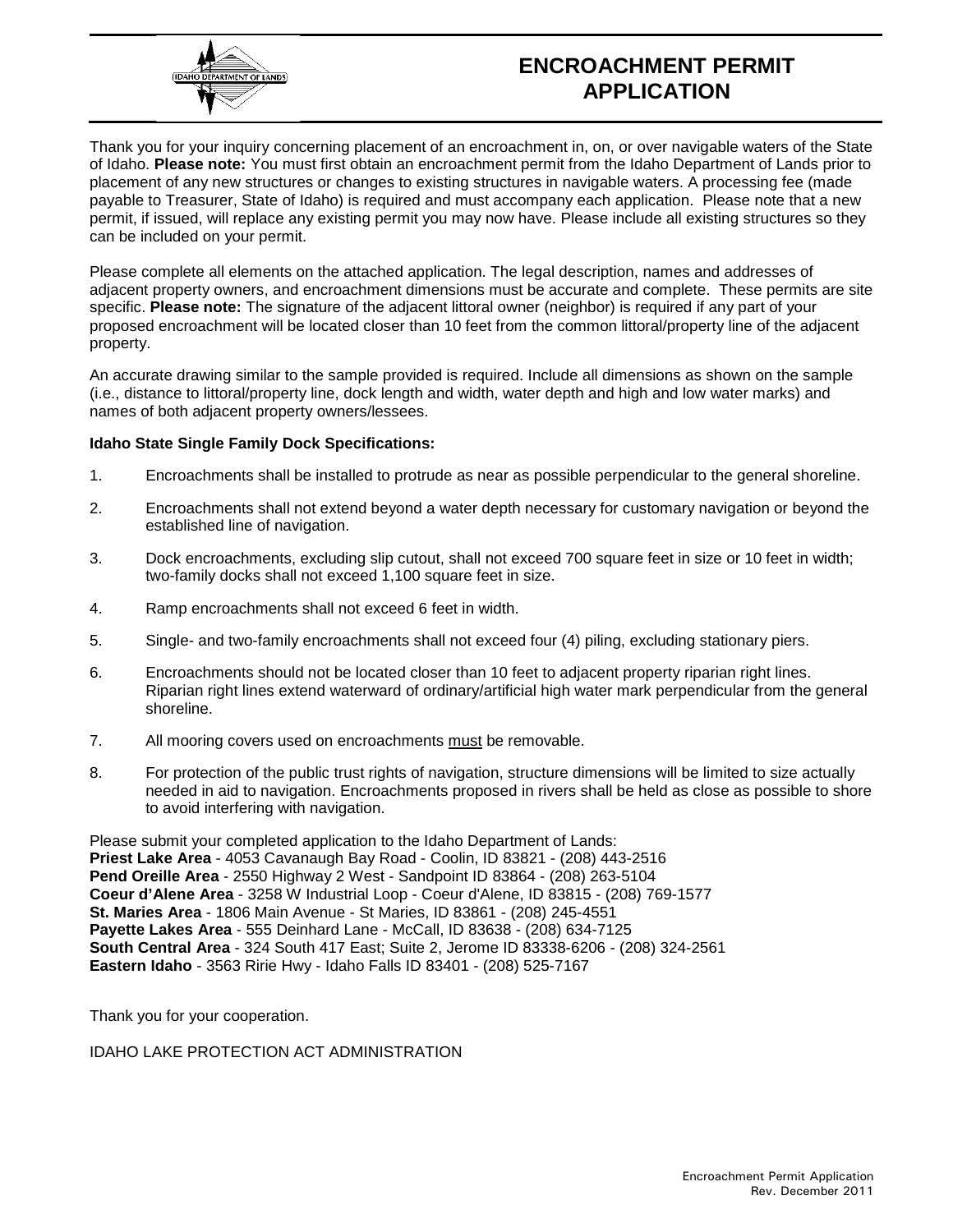| N<br>P | N<br>Д<br><b>VICINITY MAP</b>                                                    |
|--------|----------------------------------------------------------------------------------|
|        |                                                                                  |
|        |                                                                                  |
|        | IN<br><b>IN/NEAR</b><br>COUNTY,<br>SHEET 1 OF<br>DATE:<br><b>APPLICATION BY:</b> |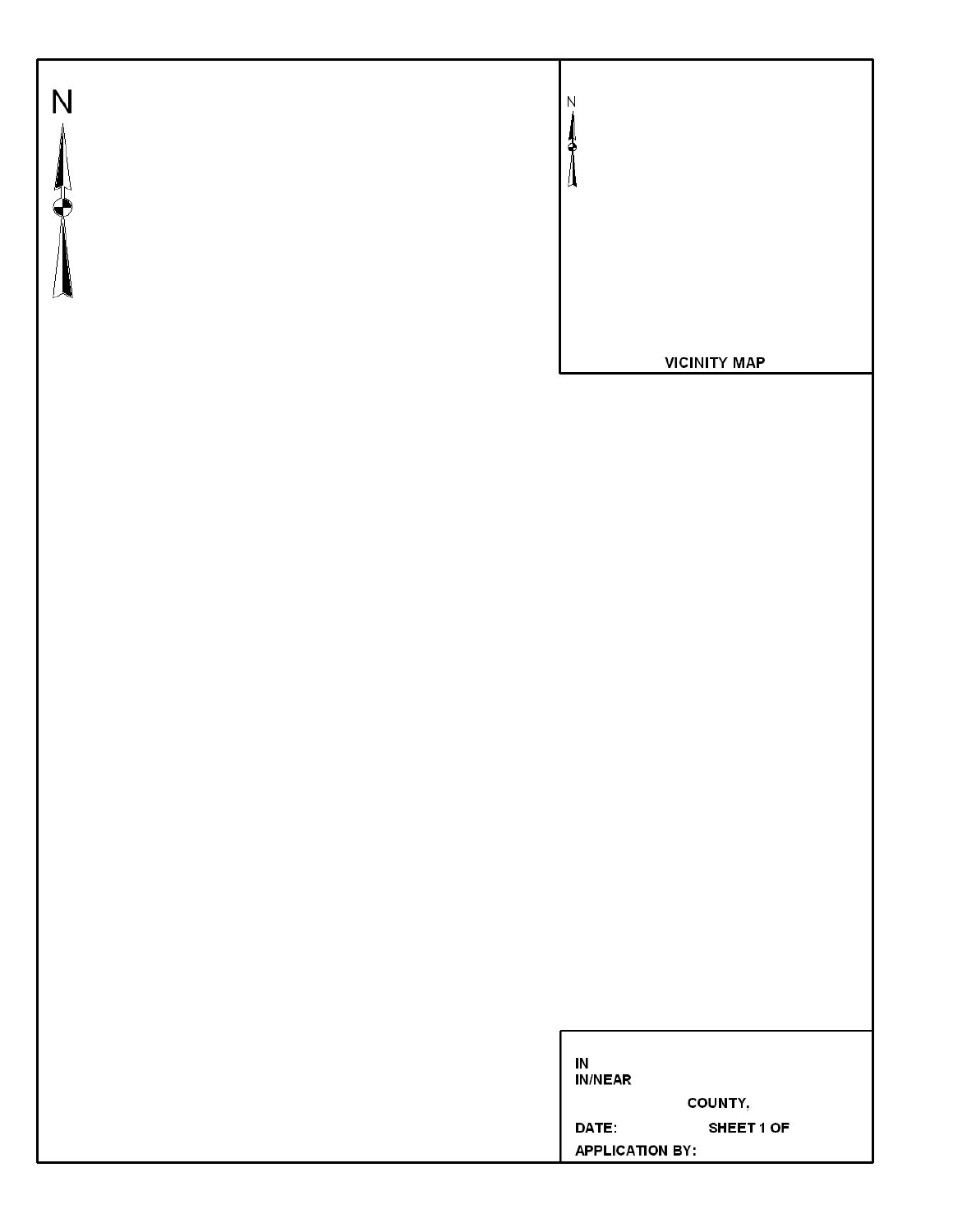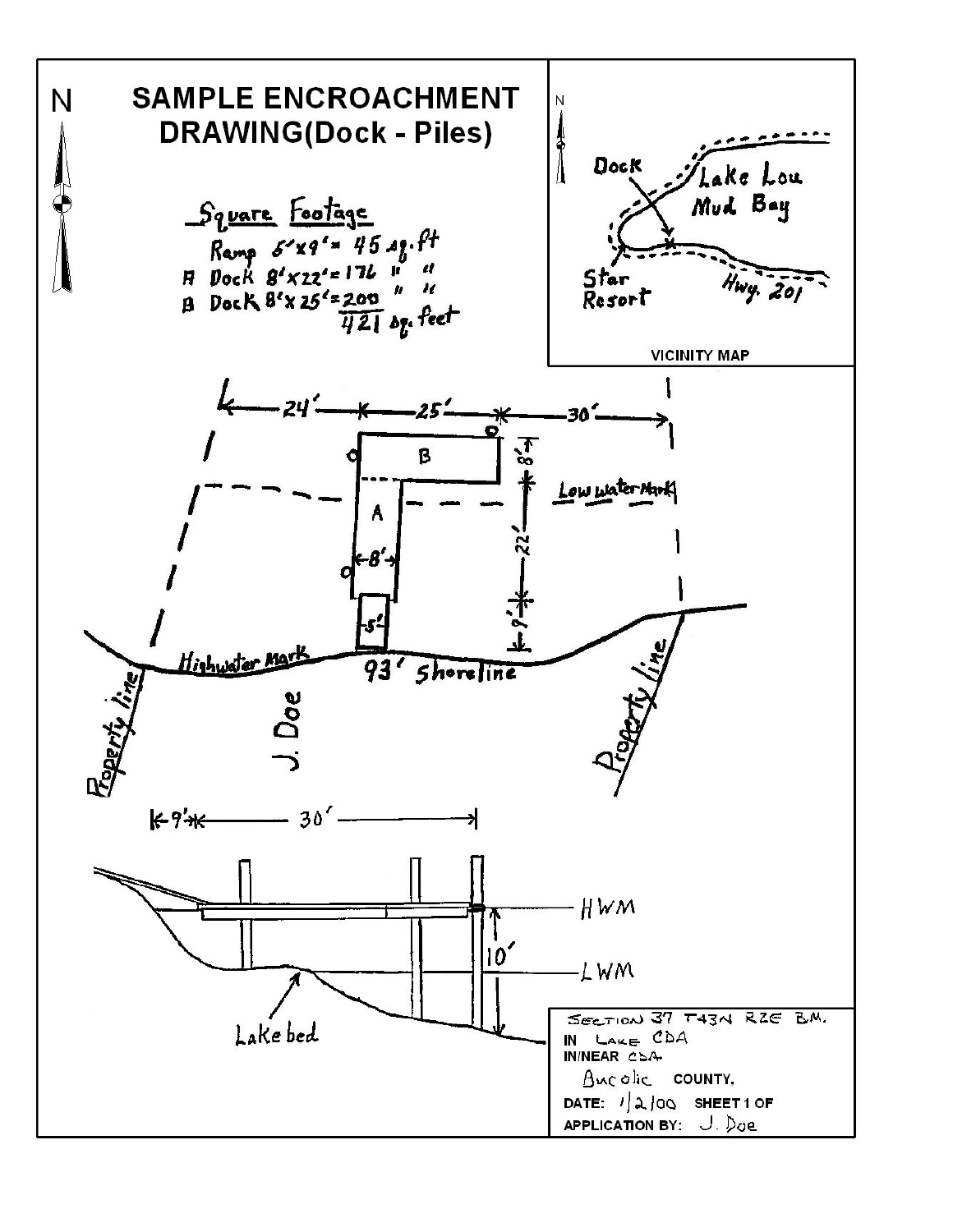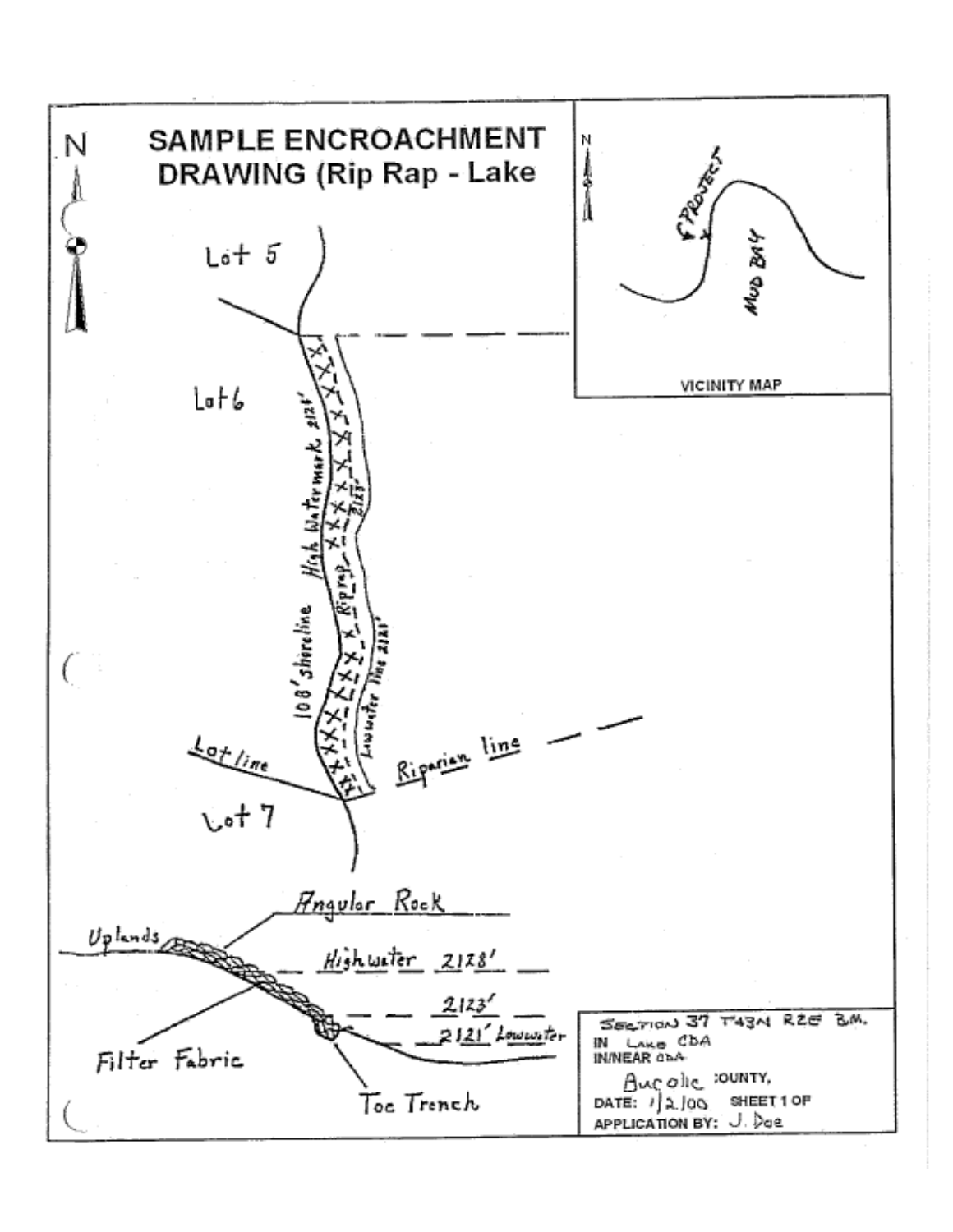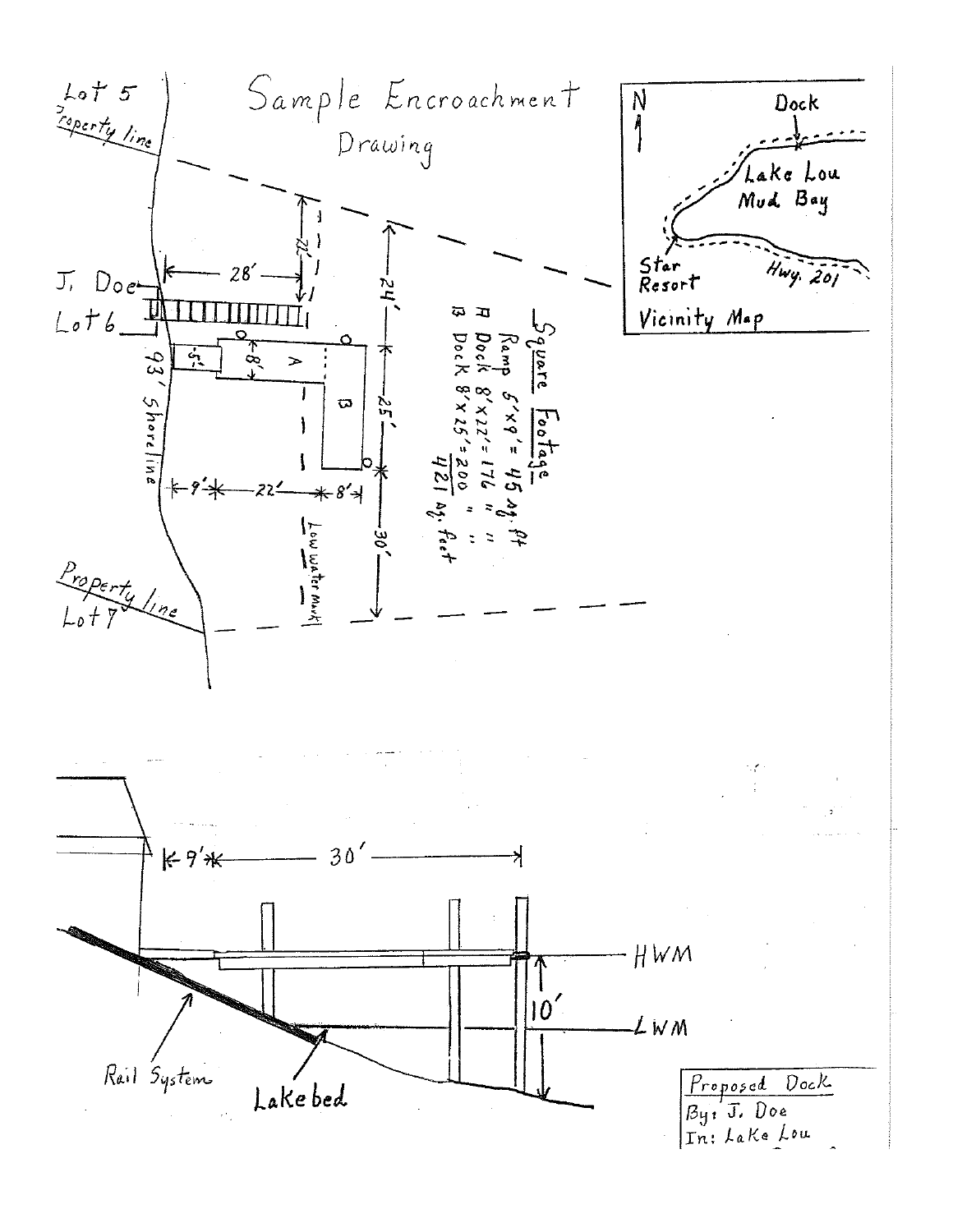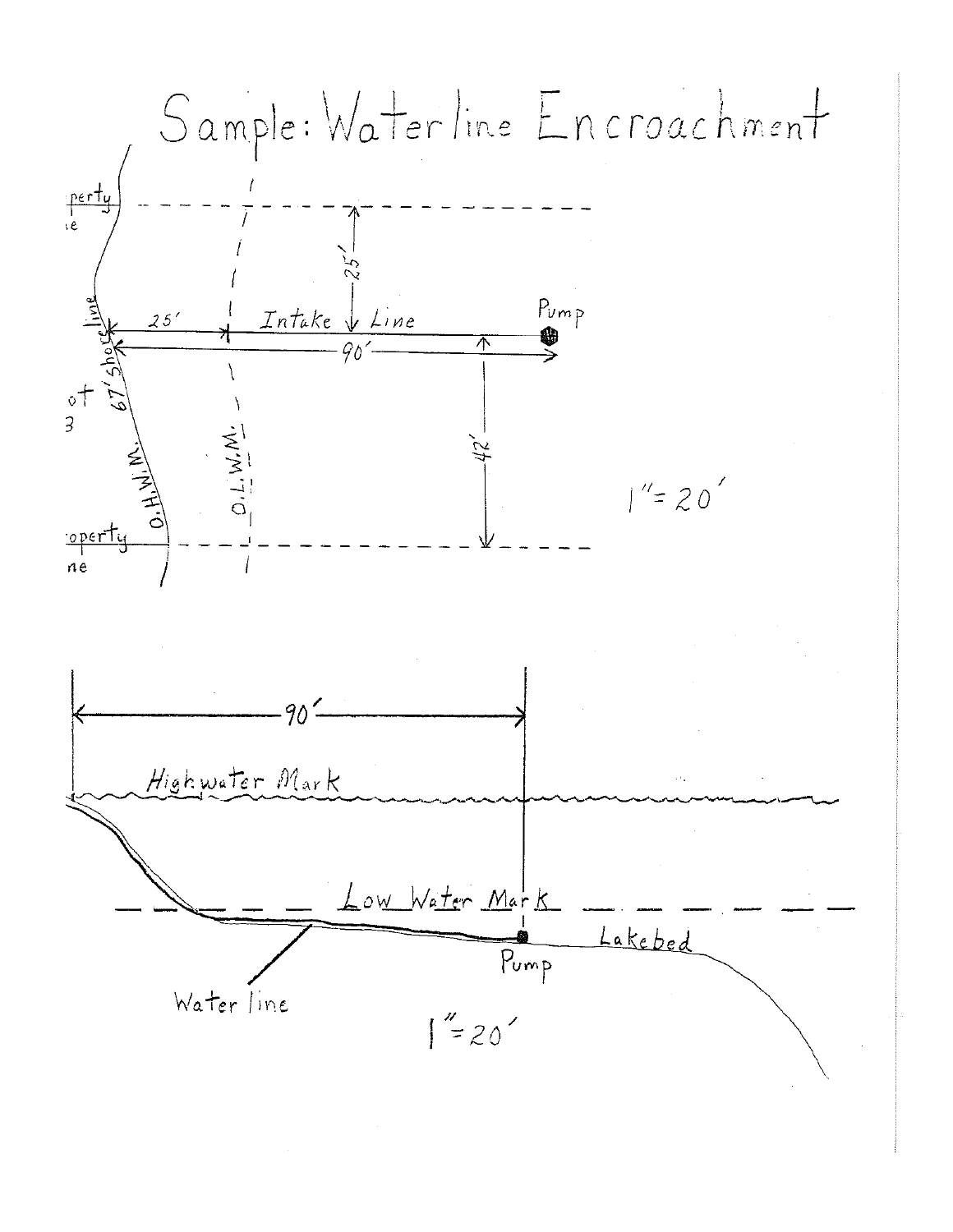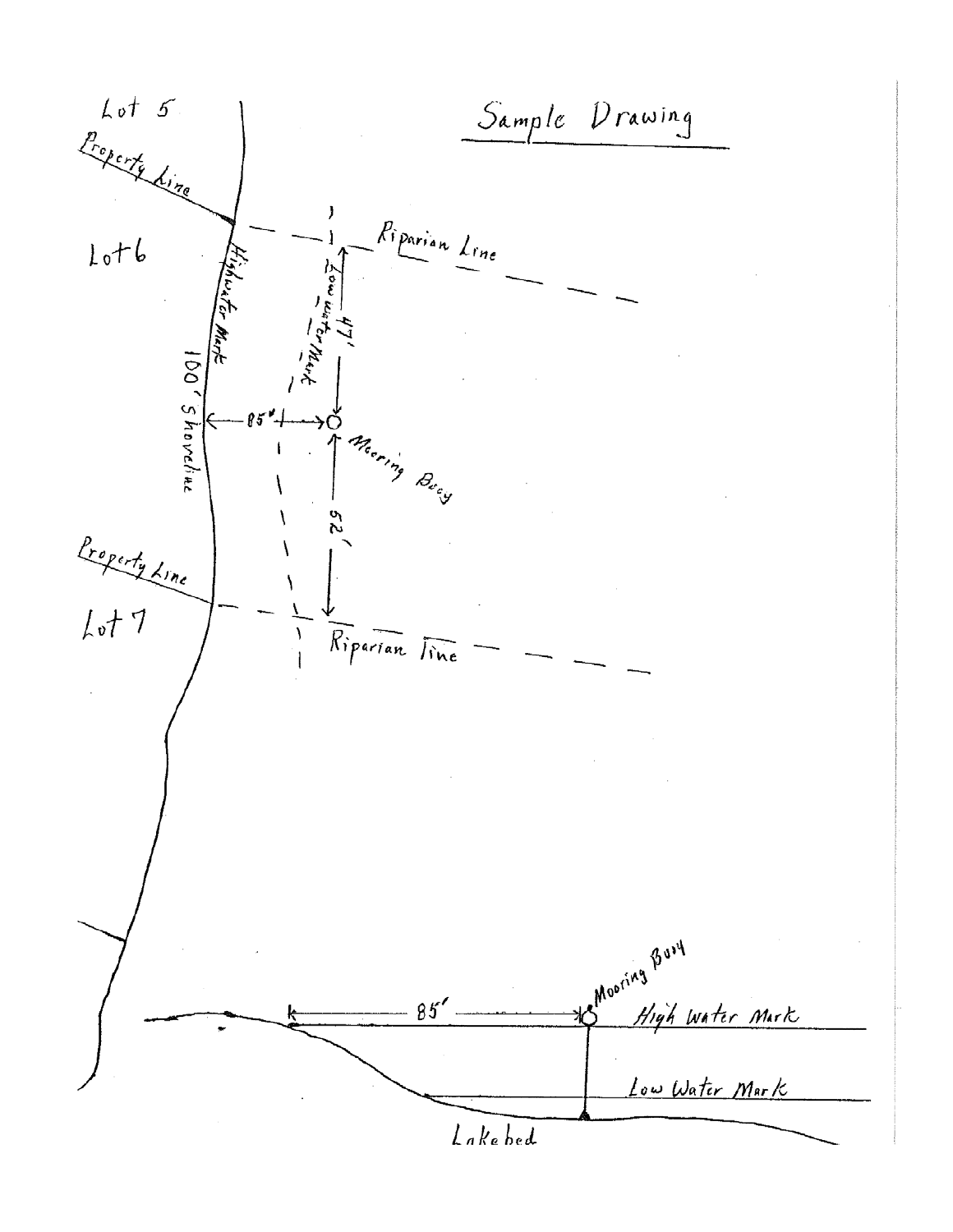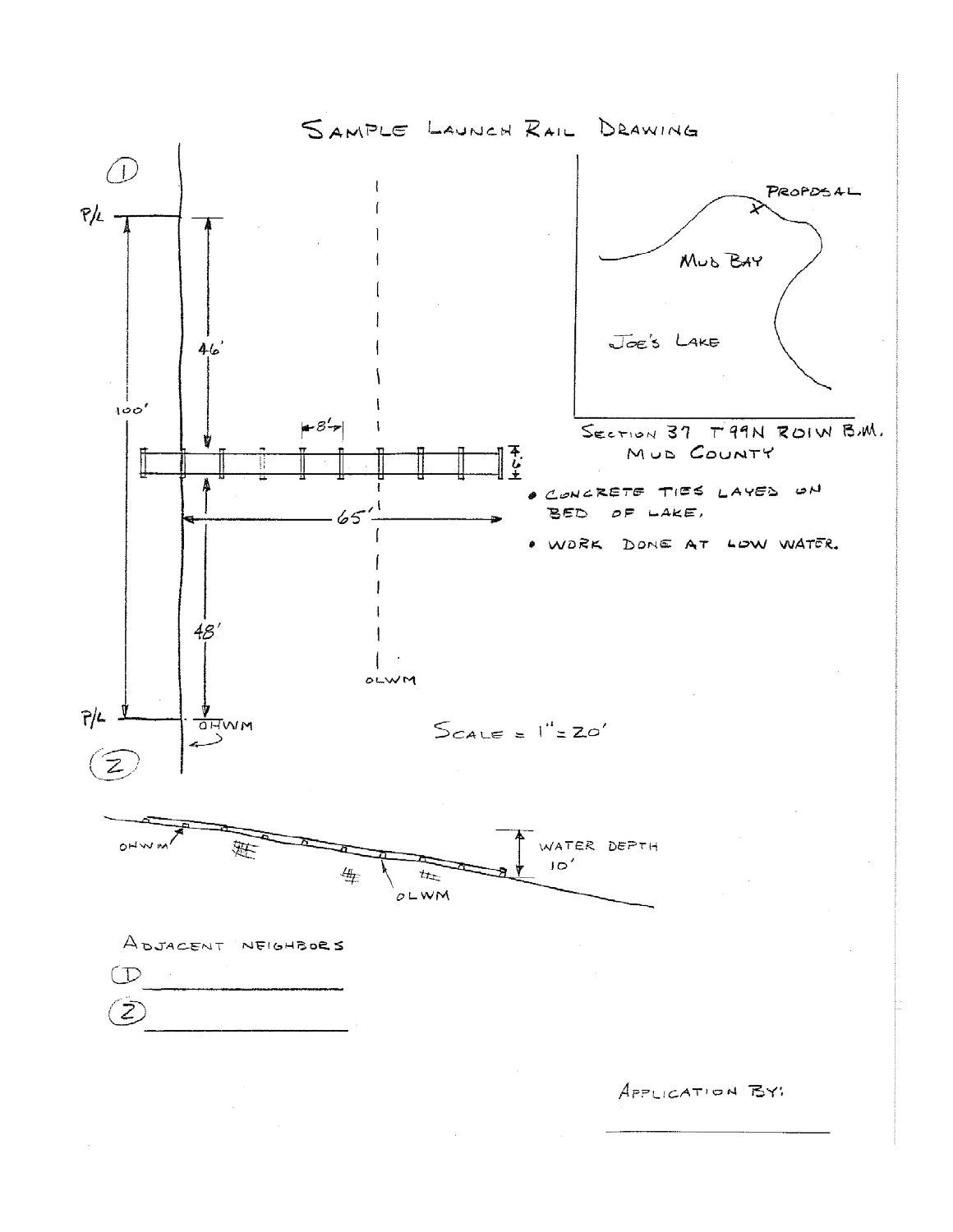PIER SAMPLE DRAWING

 $\sim$ 

 $\sim 10^{-11}$